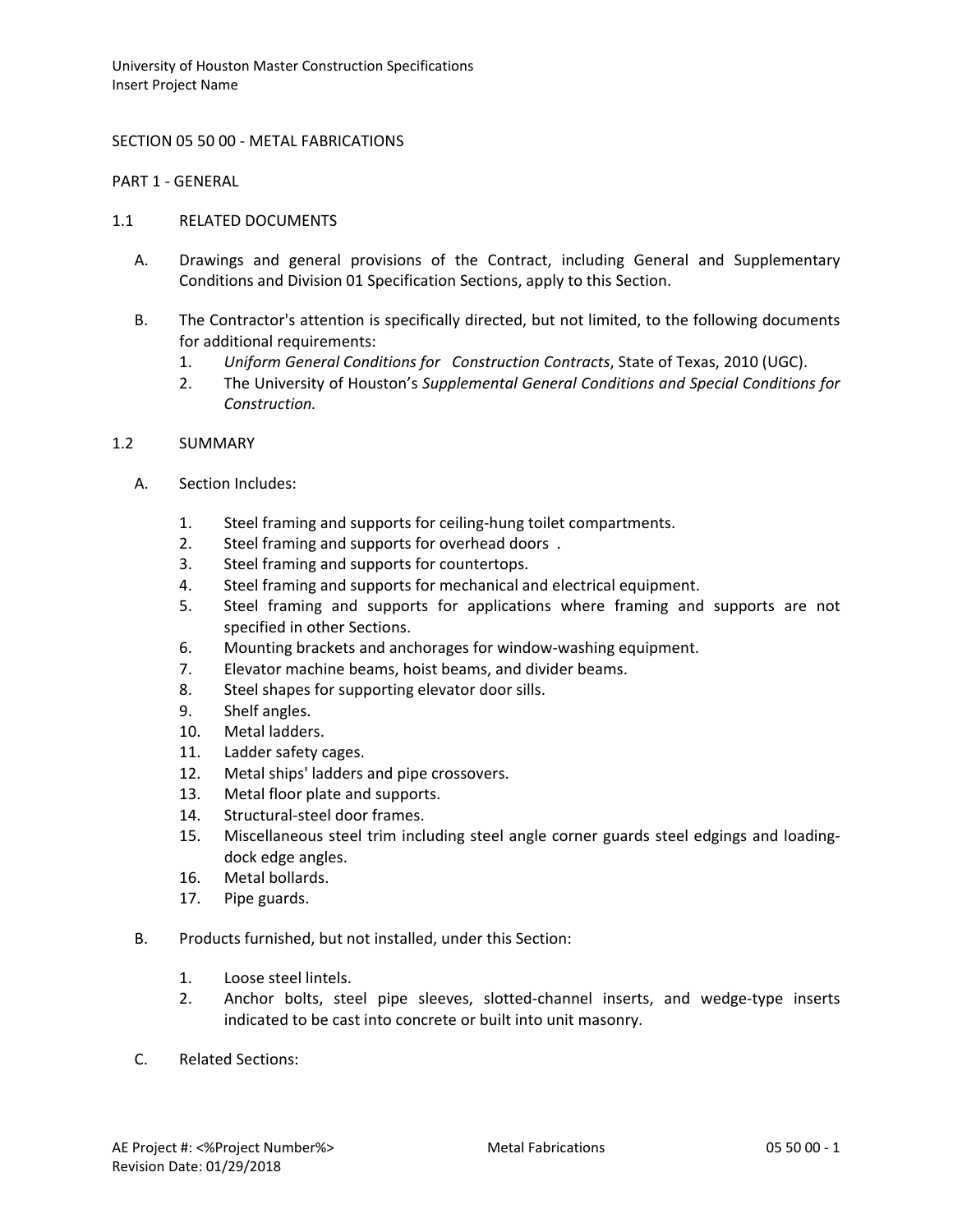- 1. Section 03 30 00 "Cast-in-Place Concrete" for installing anchor bolts, steel pipe sleeves, slotted-channel inserts, wedge-type inserts, and other items cast into concrete.
- 2. Section 04 20 00 "Unit Masonry" for installing loose lintels, anchor bolts, and other items built into unit masonry.
- 3. Section 05 12 00 "Structural Steel Framing."
- 4. Section 12 93 00 "Site Furnishings" for bicycle racks.

# 1.3 PERFORMANCE REQUIREMENTS

- A. Delegated Design: Design ladders and alternating tread devices, including comprehensive engineering analysis by a qualified professional engineer, using performance requirements and design criteria indicated.
- B. Structural Performance of Alternating Tread Devices: Alternating tread devices shall withstand the effects of loads and stresses within limits and under conditions specified in ICC's International Building Code.
- C. Thermal Movements: Allow for thermal movements from ambient and surface temperature changes acting on exterior metal fabrications by preventing buckling, opening of joints, overstressing of components, failure of connections, and other detrimental effects.
	- 1. Temperature Change: 120 deg F, ambient; 180 deg F, material surfaces.

## 1.4 ACTION SUBMITTALS

- A. Product Data: For the following:
	- 1. Nonslip aggregates and nonslip-aggregate surface finishes.
	- 2. Paint products.
	- 3. Grout.
- B. LEED Submittals (Projects authorized for LEED certification only):
	- 1. Product Data for Credit MR 4: For products having recycled content, documentation indicating percentages by weight of postconsumer and preconsumer recycled content. Include statement indicating cost for each product having recycled content.
	- 2. Laboratory Test Reports for Credit IEQ 4: For primers, documentation indicating that products comply with the testing and product requirements of the California Department of Health Services' "Standard Practice for the Testing of Volatile Organic Emissions from Various Sources Using Small-Scale Environmental Chambers."
- C. Shop Drawings: Show fabrication and installation details for metal fabrications.
	- 1. Include plans, elevations, sections, and details of metal fabrications and their connections. Show anchorage and accessory items.
- D. Samples for Verification: For each type and finish of extruded nosing and tread.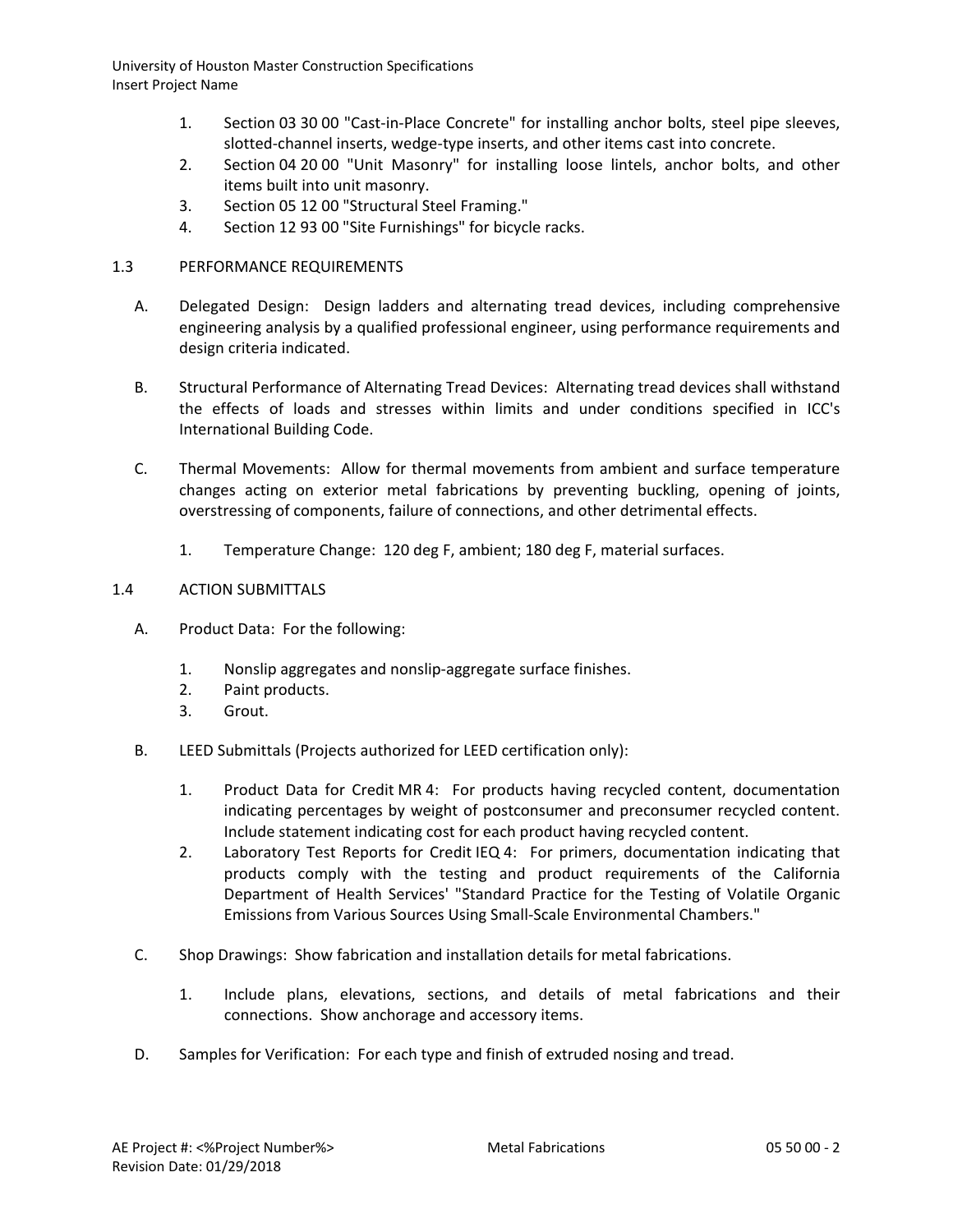- E. Delegated-Design Submittal: For installed products indicated to comply with performance requirements and design criteria, including analysis data signed and sealed by the qualified professional engineer responsible for their preparation.
- 1.5 INFORMATIONAL SUBMITTALS
	- A. Qualification Data: For qualified professional engineer.
	- B. Mill Certificates: Signed by manufacturers of stainless-steel certifying that products furnished comply with requirements.
	- C. Welding certificates.
	- D. Paint Compatibility Certificates: From manufacturers of topcoats applied over shop primers certifying that shop primers are compatible with topcoats.
- 1.6 QUALITY ASSURANCE
	- A. Welding Qualifications: Qualify procedures and personnel according to AWS D1.1/D1.1M, "Structural Welding Code - Steel."
- 1.7 PROJECT CONDITIONS
	- A. Field Measurements: Verify actual locations of walls and other construction contiguous with metal fabrications by field measurements before fabrication.
- 1.8 COORDINATION
	- A. Coordinate selection of shop primers with topcoats to be applied over them. Comply with paint and coating manufacturers' written recommendations to ensure that shop primers and topcoats are compatible with one another.
	- B. Coordinate installation of anchorages and steel weld plates and angles for casting into concrete. Furnish setting drawings, templates, and directions for installing anchorages, including sleeves, concrete inserts, anchor bolts, and items with integral anchors, that are to be embedded in concrete or masonry. Deliver such items to Project site in time for installation.

## PART 2 - PRODUCTS

#### 2.1 METALS, GENERAL

A. Metal Surfaces, General: Provide materials with smooth, flat surfaces unless otherwise indicated. For metal fabrications exposed to view in the completed Work, provide materials without seam marks, roller marks, rolled trade names, or blemishes.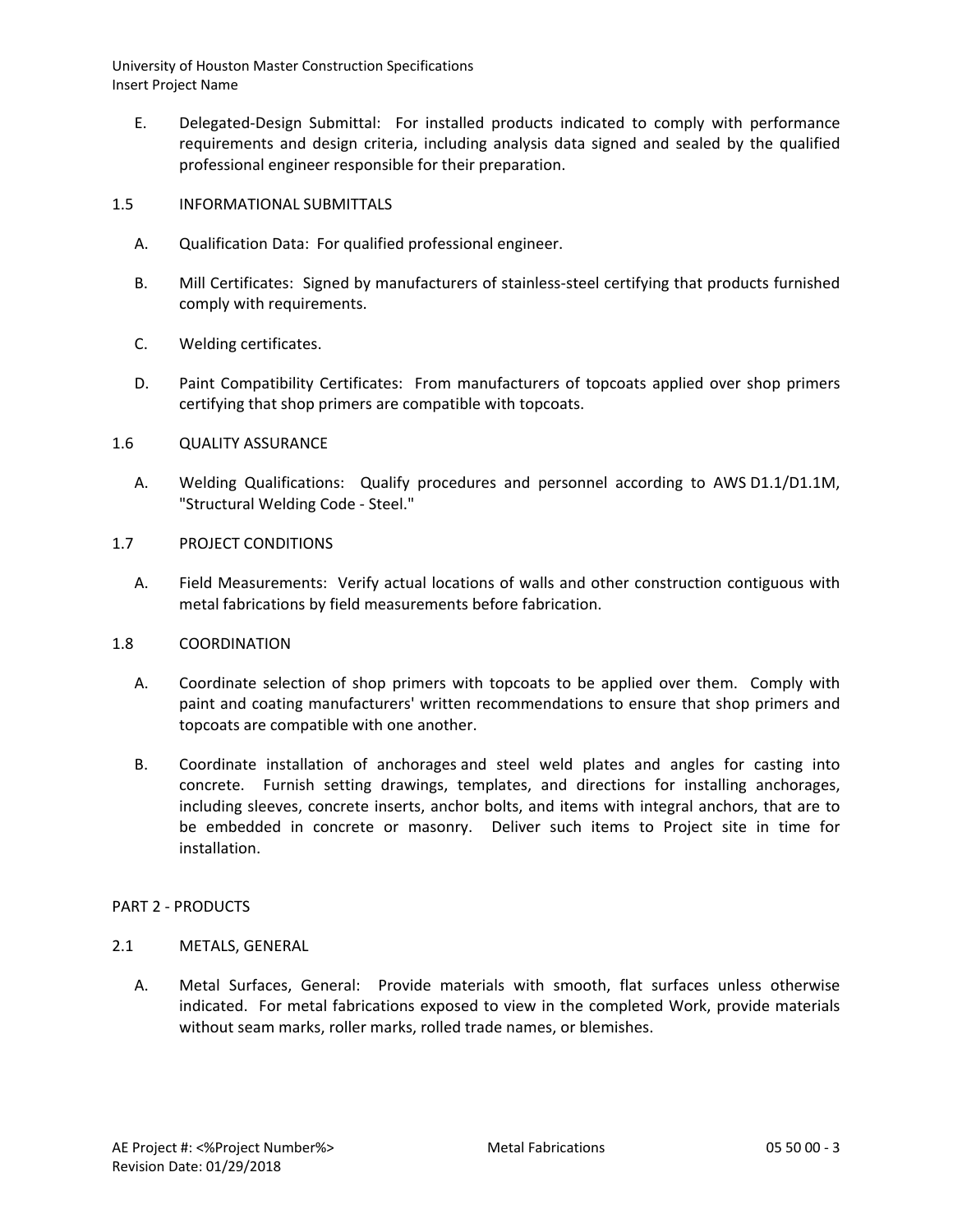### 2.2 FERROUS METALS

- A. Recycled Content of Steel Products: Postconsumer recycled content plus one-half of preconsumer recycled content not less than 23 percent.
- B. Steel Plates, Shapes, and Bars: ASTM A 36/A 36M.
- C. Stainless-Steel Sheet, Strip, and Plate: ASTM A 240/A 240M or ASTM A 666, Type 304.
- D. Stainless-Steel Bars and Shapes: ASTM A 276, Type 304.
- E. Rolled-Steel Floor Plate: ASTM A 786/A 786M, rolled from plate complying with ASTM A 36/A 36M or ASTM A 283/A 283M, Grade C or D.
- F. Rolled-Stainless-Steel Floor Plate: ASTM A 793.
- G. Steel Tubing: ASTM A 500, cold-formed steel tubing.
- H. Steel Pipe: ASTM A 53/A 53M, standard weight (Schedule 40) unless otherwise indicated.
- I. Slotted Channel Framing: Cold-formed metal box channels (struts) complying with MFMA-4.
	- 1. Size of Channels: As indicated.
	- 2. Material: Galvanized steel, ASTM A 653/A 653M, structural steel, Grade 33, with G90 coating; 0.079-inch nominal thickness.
- 2.3 NONFERROUS METALS
	- A. Aluminum Plate and Sheet: ASTM B 209, Alloy 6061-T6.
	- B. Aluminum Extrusions: ASTM B 221, Alloy 6063-T6.
	- C. Aluminum-Alloy Rolled Tread Plate: ASTM B 632/B 632M, Alloy 6061-T6.
	- D. Aluminum Castings: ASTM B 26/B 26M, Alloy 443.0-F.

## 2.4 FASTENERS

- A. General: Unless otherwise indicated, provide Type 304 stainless-steel fasteners for exterior use and zinc-plated fasteners with coating complying with ASTM B 633 or ASTM F 1941, Class Fe/Zn 5, at exterior walls. Select fasteners for type, grade, and class required.
	- 1. Provide stainless-steel fasteners for fastening aluminum.
	- 2. Provide stainless-steel fasteners for fastening stainless steel.
- B. Steel Bolts and Nuts: Regular hexagon-head bolts, ASTM A 307, Grade A; with hex nuts, ASTM A 563; and, where indicated, flat washers.
- C. Steel Bolts and Nuts: Regular hexagon-head bolts, ASTM A 325, Type 3; with hex nuts, ASTM A 563, Grade C3; and, where indicated, flat washers.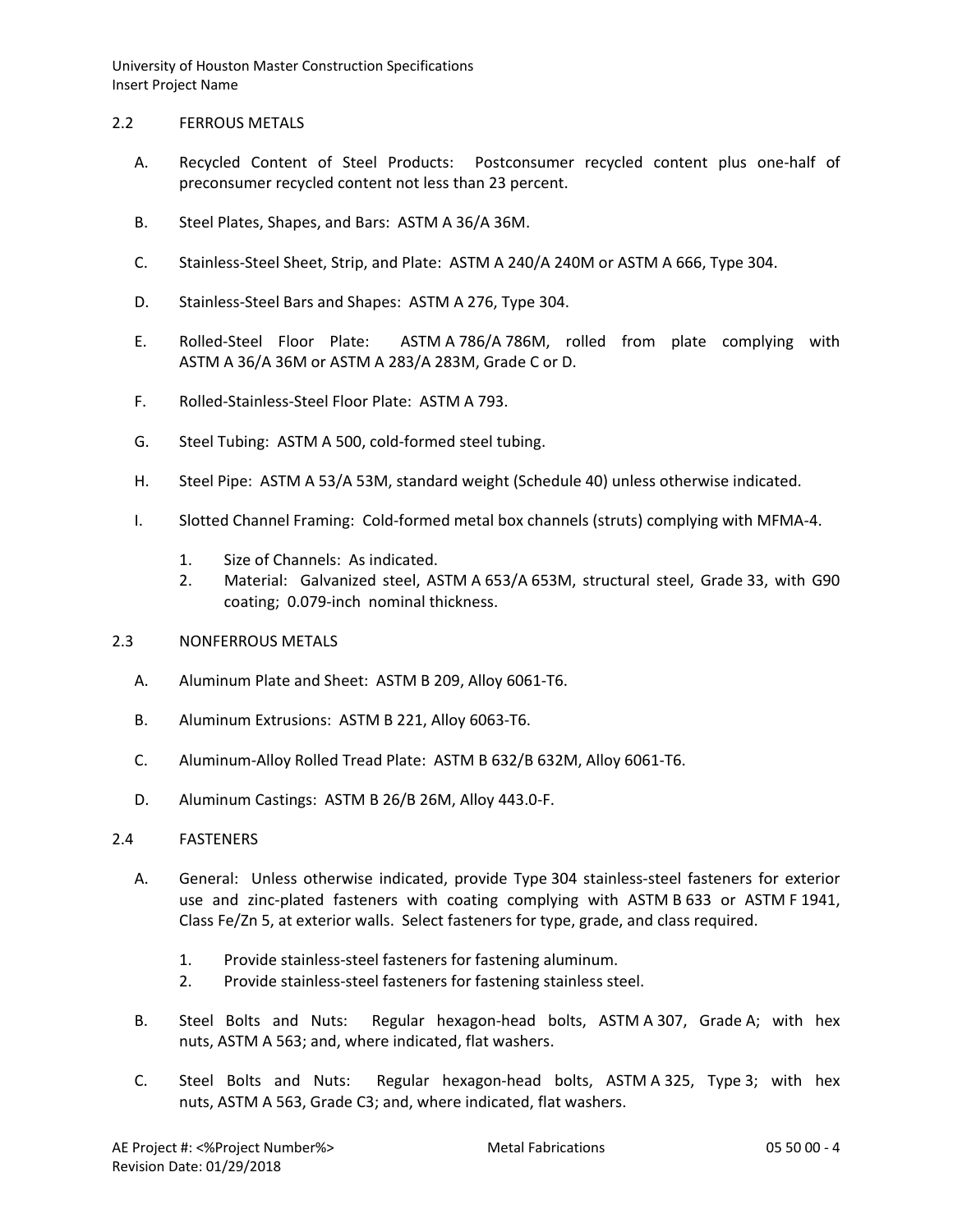- D. Stainless-Steel Bolts and Nuts: Regular hexagon-head annealed stainless-steel bolts, ASTM F 593; with hex nuts, ASTM F 594; and, where indicated, flat washers; Alloy Group 1.
- E. Anchor Bolts: ASTM F 1554, Grade 36, of dimensions indicated; with nuts, ASTM A 563; and, where indicated, flat washers.
	- 1. Hot-dip galvanize or provide mechanically deposited, zinc coating where item being fastened is indicated to be galvanized.
- F. Eyebolts: ASTM A 489.
- G. Machine Screws: ASME B18.6.3.
- H. Lag Screws: ASME B18.2.1.
- I. Wood Screws: Flat head, ASME B18.6.1.
- J. Plain Washers: Round, ASME B18.22.1.
- K. Lock Washers: Helical, spring type, ASME B18.21.1.
- L. Anchors, General: Anchors capable of sustaining, without failure, a load equal to six times the load imposed when installed in unit masonry and four times the load imposed when installed in concrete, as determined by testing according to ASTM E 488, conducted by a qualified independent testing agency.
- M. Cast-in-Place Anchors in Concrete: Either threaded type or wedge type unless otherwise indicated; galvanized ferrous castings, either ASTM A 47/A 47M malleable iron or ASTM A 27/A 27M cast steel. Provide bolts, washers, and shims as needed, all hot-dip galvanized per ASTM F 2329.
- N. Post-Installed Anchors: Torque-controlled expansion anchors or chemical anchors.
	- 1. Material for Interior Locations: Carbon-steel components zinc plated to comply with ASTM B 633 or ASTM F 1941, Class Fe/Zn 5, unless otherwise indicated.
	- 2. Material for Exterior Locations and Where Stainless Steel is Indicated: Alloy Group 2 stainless-steel bolts, ASTM F 593, and nuts, ASTM F 594.

## 2.5 MISCELLANEOUS MATERIALS

- A. Welding Rods and Bare Electrodes: Select according to AWS specifications for metal alloy welded.
- B. Shop Primers: Provide primers that comply with Section 09 91 13 "Exterior Painting," Section 09 91 23 "Interior Painting," and Section 09 96 00 "High-Performance Coatings."
- C. Galvanizing Repair Paint: High-zinc-dust-content paint complying with SSPC-Paint 20 and compatible with paints specified to be used over it.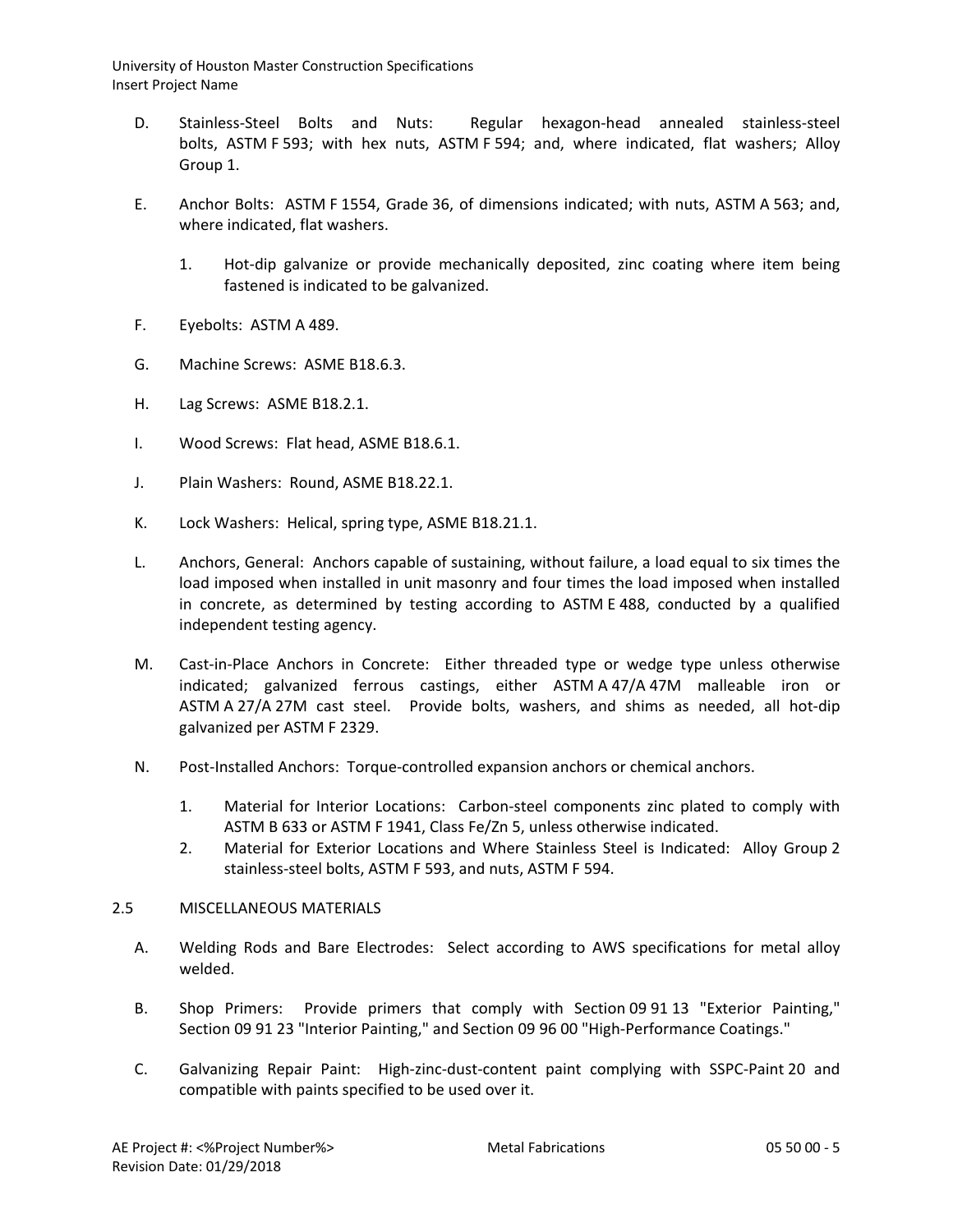- D. Nonshrink, Nonmetallic Grout: Factory-packaged, nonstaining, noncorrosive, nongaseous grout complying with ASTM C 1107. Provide grout specifically recommended by manufacturer for interior and exterior applications.
- E. Concrete: Comply with requirements in Section 03 30 00 "Cast-in-Place Concrete" for normalweight, air-entrained, concrete with a minimum 28-day compressive strength of 3000 psi.

# 2.6 FABRICATION, GENERAL

- A. Shop Assembly: Preassemble items in the shop to greatest extent possible. Disassemble units only as necessary for shipping and handling limitations. Use connections that maintain structural value of joined pieces. Clearly mark units for reassembly and coordinated installation.
- B. Cut, drill, and punch metals cleanly and accurately. Remove burrs and ease edges to a radius of approximately 1/32 inch unless otherwise indicated. Remove sharp or rough areas on exposed surfaces.
- C. Form bent-metal corners to smallest radius possible without causing grain separation or otherwise impairing work.
- D. Form exposed work with accurate angles and surfaces and straight edges.
- E. Weld corners and seams continuously to comply with the following:
	- 1. Use materials and methods that minimize distortion and develop strength and corrosion resistance of base metals.
	- 2. Obtain fusion without undercut or overlap.
	- 3. Remove welding flux immediately.
	- 4. At exposed connections, finish exposed welds and surfaces smooth and blended so no roughness shows after finishing and contour of welded surface matches that of adjacent surface.
- F. Form exposed connections with hairline joints, flush and smooth, using concealed fasteners or welds where possible. Where exposed fasteners are required, use Phillips flat-head (countersunk) fasteners unless otherwise indicated. Locate joints where least conspicuous.
- G. Fabricate seams and other connections that will be exposed to weather in a manner to exclude water. Provide weep holes where water may accumulate.
- H. Cut, reinforce, drill, and tap metal fabrications as indicated to receive finish hardware, screws, and similar items.
- I. Provide for anchorage of type indicated; coordinate with supporting structure. Space anchoring devices to secure metal fabrications rigidly in place and to support indicated loads.
	- 1. Where units are indicated to be cast into concrete or built into masonry, equip with integrally welded steel strap anchors, 1/8 by 1-1/2 inches, with a minimum 6-inch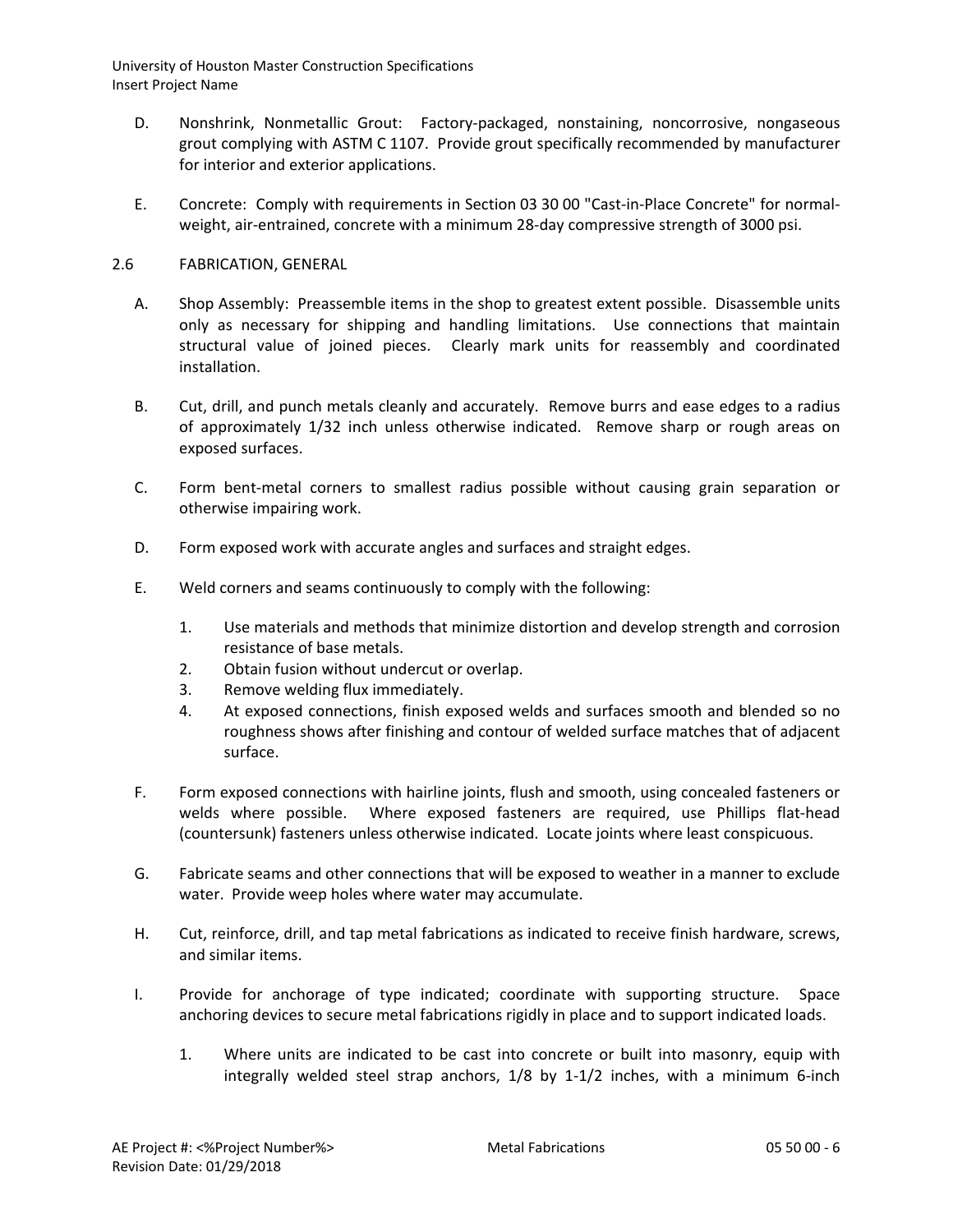> embedment and 2-inch hook, not less than 8 inches from ends and corners of units and 24 inches o.c., unless otherwise indicated.

#### 2.7 MISCELLANEOUS FRAMING AND SUPPORTS

- A. General: Provide steel framing and supports not specified in other Sections as needed to complete the Work.
- B. Fabricate units from steel shapes, plates, and bars of welded construction unless otherwise indicated. Fabricate to sizes, shapes, and profiles indicated and as necessary to receive adjacent construction.
	- 1. Fabricate units from slotted channel framing where indicated.
	- 2. Furnish inserts for units installed after concrete is placed.
- C. Galvanize miscellaneous framing and supports where indicated.
- D. Prime miscellaneous framing and supports with primer specified in Section 09 91 13 "Exterior Painting", Section 09 91 23 "Interior Painting", or Section 09 96 00 "High-Performance Coatings".

### 2.8 METAL LADDERS

- A. General:
	- 1. Comply with ANSI A14.3 unless otherwise indicated.
	- 2. For elevator pit ladders, comply with ASME A17.1.
- B. Steel Ladders:
	- 1. Space siderails 18 inches apart unless otherwise indicated.
	- 2. Siderails: Continuous, 3/8-by-2-1/2-inch steel flat bars, with eased edges.
	- 3. Rungs: 3/4-inch- diameter steel bars.
	- 4. Fit rungs in centerline of siderails; plug-weld and grind smooth on outer rail faces.
	- 5. Provide nonslip surfaces on top of each rung, either by coating rung with aluminumoxide granules set in epoxy-resin adhesive or by using a type of manufactured rung filled with aluminum-oxide grout.
	- 6. Provide platforms as indicated fabricated from welded or pressure-locked steel bar grating, supported by steel angles. Limit openings in gratings to no more than 1/2 inch in least dimension.
	- 7. Support each ladder at top and bottom and not more than 60 inches o.c. with welded or bolted steel brackets.
	- 8. Galvanize ladders, including brackets and fasteners.

## 2.9 LADDER SAFETY CAGES

A. General: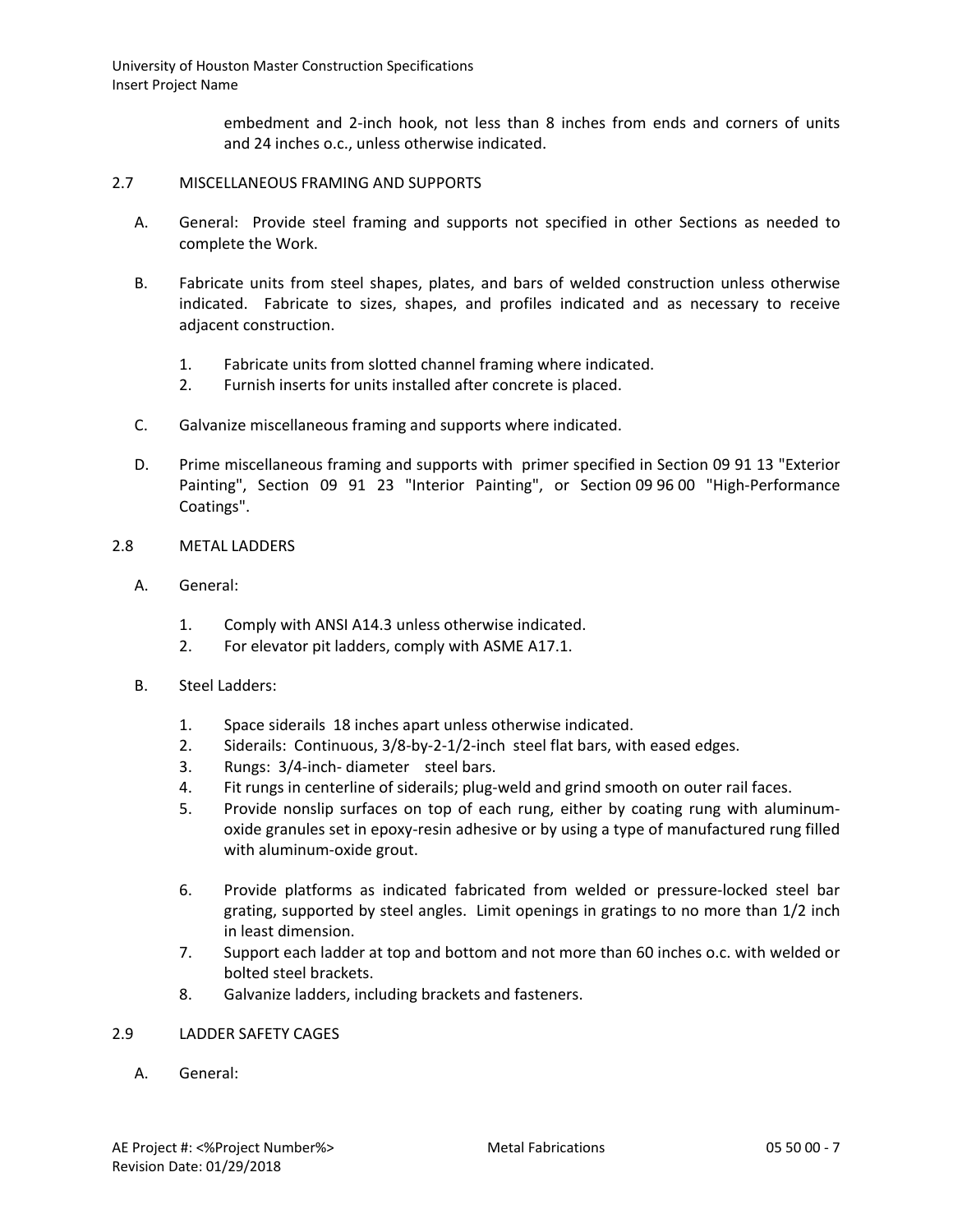- 1. Fabricate ladder safety cages to comply with ANSI A14.3. Assemble by welding or with stainless-steel fasteners.
- 2. Provide primary hoops at tops and bottoms of cages and spaced not more than 20 feet o.c. Provide secondary intermediate hoops spaced not more than 48 inches o.c. between primary hoops.
- 3. Fasten assembled safety cage to ladder rails and adjacent construction by welding or with stainless-steel fasteners unless otherwise indicated.
- B. Steel Ladder Safety Cages:
	- 1. Primary Hoops: 1/4-by-4-inch flat bar hoops.
	- 2. Secondary Intermediate Hoops: 1/4-by-2-inch flat bar hoops.
	- 3. Vertical Bars: 3/16-by-1-1/2-inch flat bars secured to each hoop.
	- 4. Galvanize ladder safety cages, including brackets and fasteners.
- 2.10 METAL [SHIPS' LADDERS] [AND] [PIPE CROSSOVERS]
	- A. Provide metal ships' ladders and pipe crossovers where indicated. Fabricate of open-type construction with channel or plate stringers and pipe and tube railings unless otherwise indicated. Provide brackets and fittings for installation.
		- 1. Fabricate ships' ladders and pipe crossovers, including railings from steel .
		- 2. Fabricate treads and platforms from welded or pressure-locked steel bar grating . Limit openings in gratings to no more than 1/2 inch in least dimension.
		- 3. Fabricate treads from rolled-steel floor plate .
		- 4. Comply with applicable railing requirements in Section 05 52 13 "Pipe and Tube Railings."
	- B. Galvanize steel ships' ladders and pipe crossovers, including treads, railings, brackets, and fasteners.
- 2.11 METAL FLOOR PLATE
	- A. Fabricate from rolled-steel floor plate of thickness indicated below:
		- 1. Thickness: As indicated.
	- B. Provide grating sections where indicated fabricated from welded or pressure-locked steel bar grating . Limit openings in gratings to no more than 1/2 inch [**1 inch**] in least dimension.
	- C. Provide steel angle supports as indicated.
	- D. Include steel angle stiffeners, and fixed and removable sections as indicated.
	- E. Provide flush steel bar drop handles for lifting removable sections, one at each end of each section.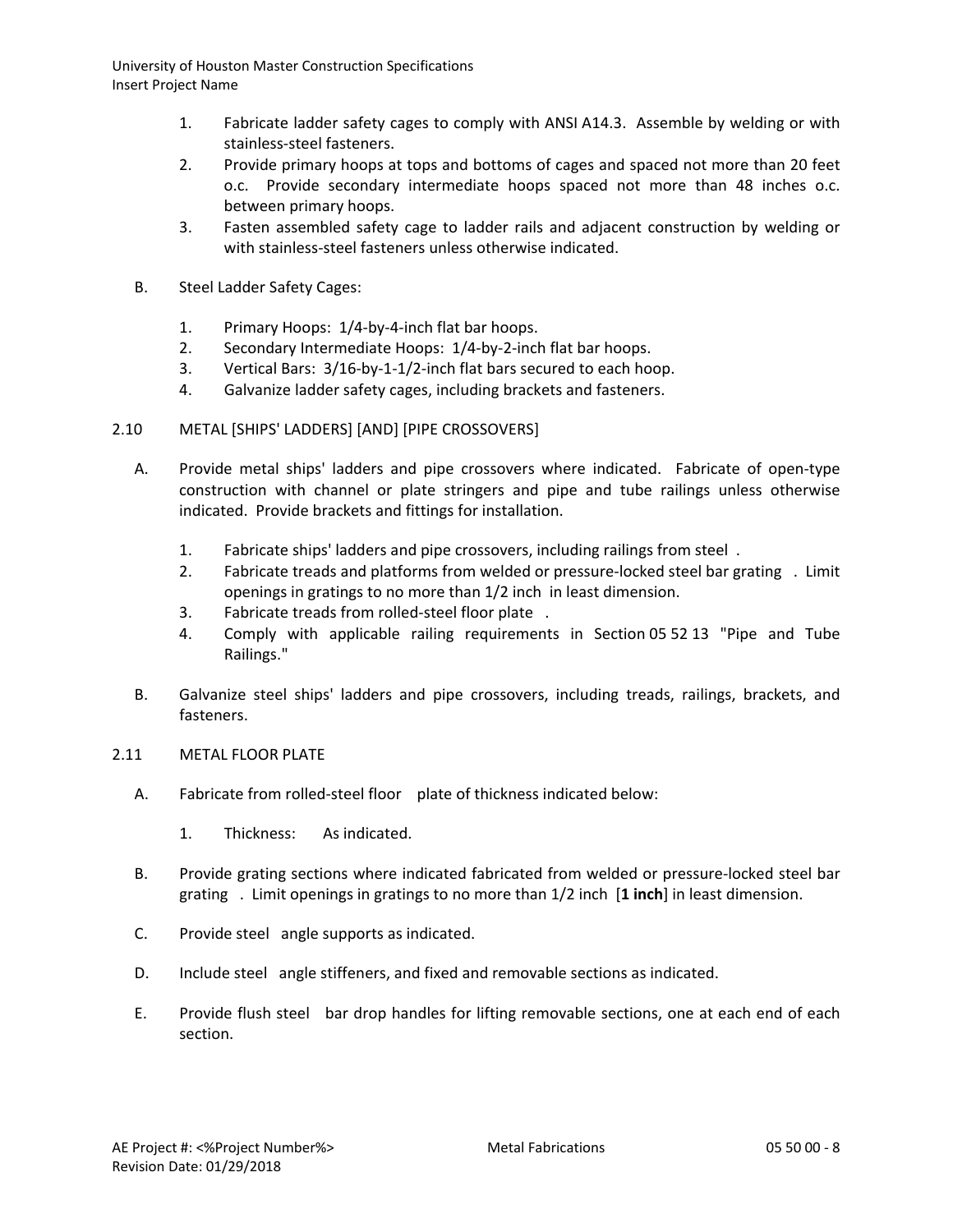## 2.12 STRUCTURAL-STEEL DOOR FRAMES

- A. Fabricate structural-steel door frames from steel shapes, plates, and bars of size and to dimensions indicated, fully welded together, with 5/8-by-1-1/2-inch steel channel stops, unless otherwise indicated. Plug-weld built-up members and continuously weld exposed joints. Secure removable stops to frame with countersunk machine screws, uniformly spaced at not more than 10 inches o.c. Reinforce frames and drill and tap as necessary to accept finish hardware.
	- 1. Provide with integrally welded steel strap anchors for securing door frames into adjoining concrete or masonry.
- B. Extend bottom of frames to floor elevation indicated with steel angle clips welded to frames for anchoring frame to floor with expansion shields and bolts.
- C. Galvanize exterior steel frames.

## 2.13 MISCELLANEOUS STEEL TRIM

- A. Unless otherwise indicated, fabricate units from steel shapes, plates, and bars of profiles shown with continuously welded joints and smooth exposed edges. Miter corners and use concealed field splices where possible.
- B. Provide cutouts, fittings, and anchorages as needed to coordinate assembly and installation with other work.
	- 1. Provide with integrally welded steel strap anchors for embedding in concrete or masonry construction.
- C. Galvanize exterior miscellaneous steel trim.

#### 2.14 METAL BOLLARDS

- A. Fabricate metal bollards from Schedule 80 steel pipe .
	- 1. Where bollards are indicated to receive controls for door operators, provide necessary cutouts for controls and holes for wire.
	- 2. Where bollards are indicated to receive light fixtures, provide necessary cutouts for fixtures and holes for wire.
- B. Fabricate bollards with 3/8-inch- thick steel baseplates for bolting to concrete slab. Drill baseplates at all four corners for 3/4-inch anchor bolts.
	- 1. Where bollards are to be anchored to sloping concrete slabs, angle baseplates for plumb alignment of bollards.
- C. Fabricate sleeves for bollard anchorage from steel pipe with 1/4-inch- thick steel plate welded to bottom of sleeve. Make sleeves not less than 8 inches deep and 3/4 inch larger than OD of bollard.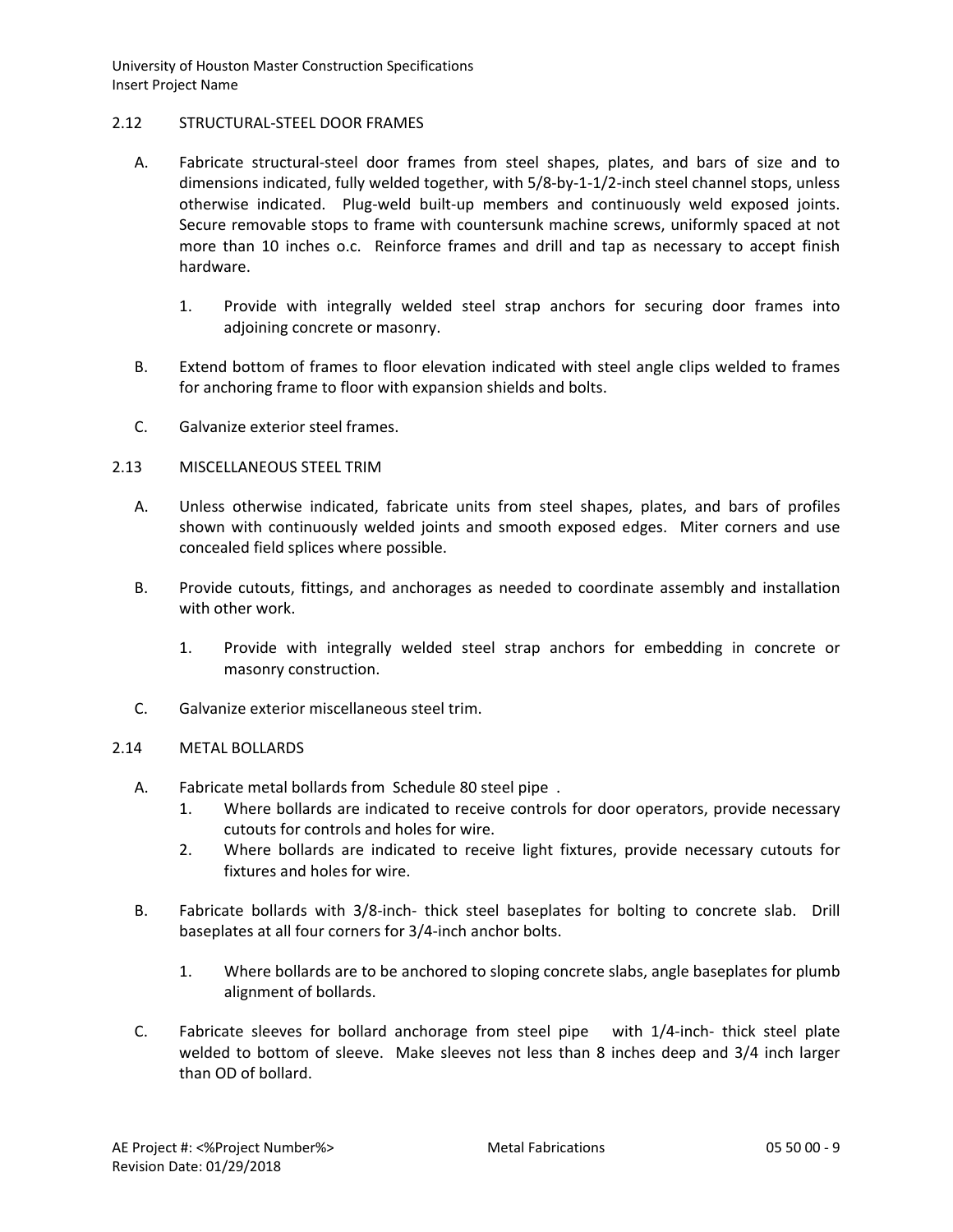- D. Fabricate internal sleeves for removable bollards from Schedule 80 steel pipe or 1/4-inch wallthickness steel tubing with an OD approximately 1/16 inch less than ID of bollards. Match drill sleeve and bollard for 3/4 inch steel machine bolt.
- E. Prime bollards with primer specified in Section 09 96 00 "High-Performance Coatings."

## 2.15 PIPE GUARDS

- A. Fabricate pipe guards from 3/8-inch- thick by 12-inch- wide steel plate, bent to fit flat against the wall or column at both ends and to fit around pipe with 2-inch clearance between pipe and pipe guard. Drill each end for two 3/4-inch anchor bolts.
- B. Galvanize pipe guards.

## 2.16 LOOSE BEARING AND LEVELING PLATES

- A. Provide loose bearing and leveling plates for steel items bearing on masonry or concrete construction. Drill plates to receive anchor bolts and for grouting.
- B. Galvanize plates.
- 2.17 LOOSE STEEL LINTELS
	- A. Fabricate loose steel lintels from steel angles and shapes of size indicated for openings and recesses in masonry walls and partitions at locations indicated. Fabricate in single lengths for each opening unless otherwise indicated. Weld adjoining members together to form a single unit where indicated.
	- B. Size loose lintels to provide bearing length at each side of openings equal to 1/12 of clear span but not less than 8 inches unless otherwise indicated.
	- C. Galvanize loose steel lintels located in exterior walls.

#### 2.18 STEEL WELD PLATES AND ANGLES

- A. Provide steel weld plates and angles not specified in other Sections, for items supported from concrete construction as needed to complete the Work. Provide each unit with no fewer than two integrally welded steel strap anchors for embedding in concrete.
- 2.19 FINISHES, GENERAL
	- A. Comply with NAAMM's "Metal Finishes Manual for Architectural and Metal Products" for recommendations for applying and designating finishes.
	- B. Finish metal fabrications after assembly.
	- C. Finish exposed surfaces to remove tool and die marks and stretch lines, and to blend into surrounding surface.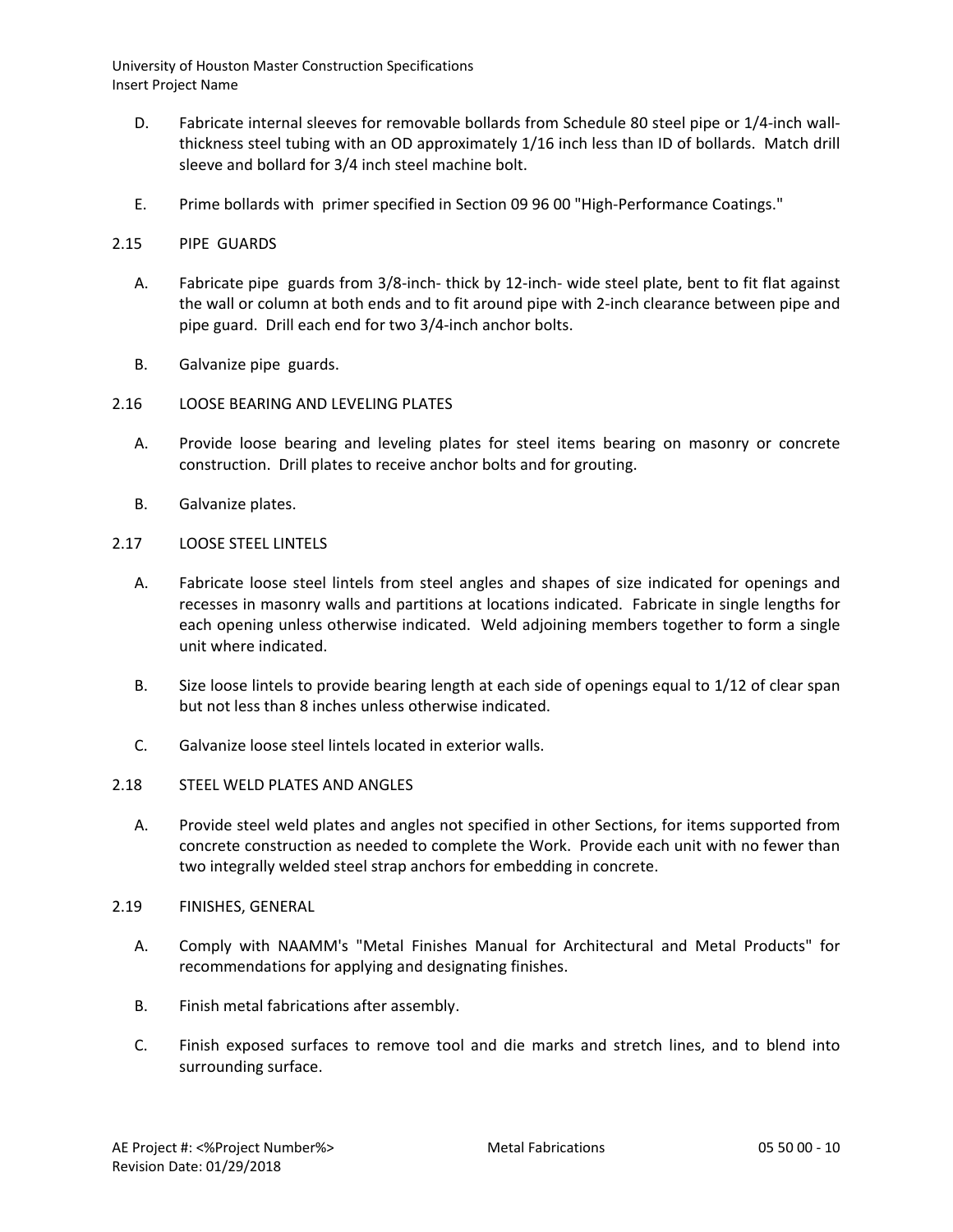### 2.20 STEEL AND IRON FINISHES

- A. Galvanizing: Hot-dip galvanize items as indicated to comply with ASTM A 153/A 153M for steel and iron hardware and with ASTM A 123/A 123M for other steel and iron products.
- B. Shop prime iron and steel items not indicated to be galvanized unless they are to be embedded in concrete, sprayed-on fireproofing, or masonry, or unless otherwise indicated.
- C. Preparation for Shop Priming: Prepare surfaces to comply with requirements indicated below:
	- 1. Exterior Items: SSPC-SP 6/NACE No. 3, "Commercial Blast Cleaning."
	- 2. Items Indicated to Receive Zinc-Rich Primer: SSPC-SP 6/NACE No. 3, "Commercial Blast Cleaning."
	- 3. Items Indicated to Receive Primers Specified in Section 09 96 00 "High-Performance Coatings": SSPC-SP 6/NACE No. 3, "Commercial Blast Cleaning."
	- 4. Other Items: SSPC-SP 3, "Power Tool Cleaning."
- D. Shop Priming: Apply shop primer to comply with SSPC-PA 1, "Paint Application Specification No. 1: Shop, Field, and Maintenance Painting of Steel," for shop painting.
	- 1. Stripe paint corners, crevices, bolts, welds, and sharp edges.

### PART 3 - EXECUTION

- 3.1 INSTALLATION, GENERAL
	- A. Cutting, Fitting, and Placement: Perform cutting, drilling, and fitting required for installing metal fabrications. Set metal fabrications accurately in location, alignment, and elevation; with edges and surfaces level, plumb, true, and free of rack; and measured from established lines and levels.
	- B. Fit exposed connections accurately together to form hairline joints. Weld connections that are not to be left as exposed joints but cannot be shop welded because of shipping size limitations. Do not weld, cut, or abrade surfaces of exterior units that have been hot-dip galvanized after fabrication and are for bolted or screwed field connections.
	- C. Field Welding: Comply with the following requirements:
		- 1. Use materials and methods that minimize distortion and develop strength and corrosion resistance of base metals.
		- 2. Obtain fusion without undercut or overlap.
		- 3. Remove welding flux immediately.
		- 4. At exposed connections, finish exposed welds and surfaces smooth and blended so no roughness shows after finishing and contour of welded surface matches that of adjacent surface.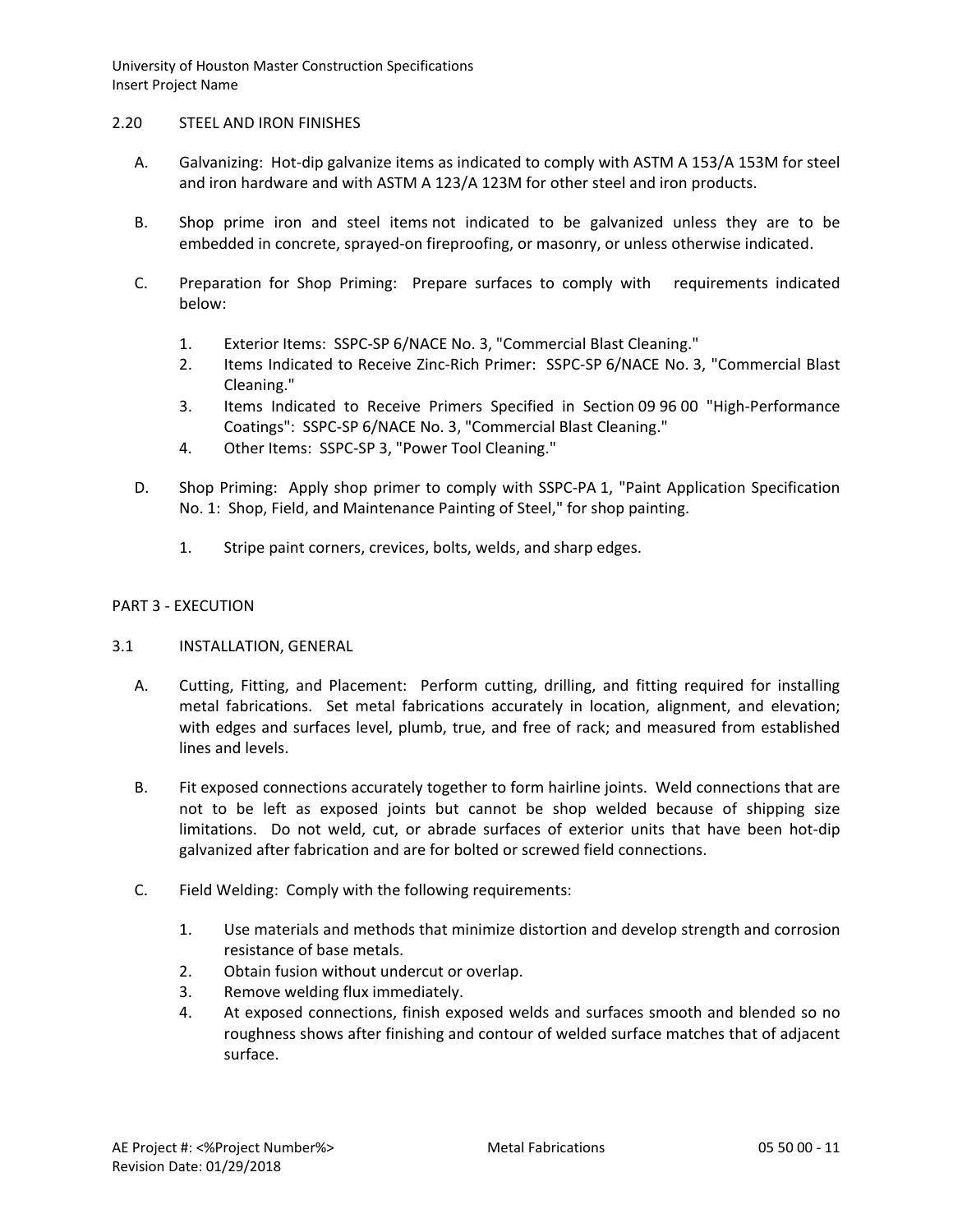- D. Fastening to In-Place Construction: Provide anchorage devices and fasteners where metal fabrications are required to be fastened to in-place construction. Provide threaded fasteners for use with concrete and masonry inserts, toggle bolts, through bolts, lag screws, wood screws, and other connectors.
- E. Provide temporary bracing or anchors in formwork for items that are to be built into concrete, masonry, or similar construction.
- F. Corrosion Protection: Coat concealed surfaces of aluminum that will come into contact with grout, concrete, masonry, wood, or dissimilar metals with the following:
	- 1. Cast Aluminum: Heavy coat of bituminous paint.
	- 2. Extruded Aluminum: Two coats of clear lacquer.
- 3.2 INSTALLING MISCELLANEOUS FRAMING AND SUPPORTS
	- A. General: Install framing and supports to comply with requirements of items being supported, including manufacturers' written instructions and requirements indicated on Shop Drawings.
- 3.3 INSTALLING METAL BOLLARDS
	- A. Fill metal-capped bollards solidly with concrete and allow concrete to cure seven days before installing.
		- 1. Do not fill removable bollards with concrete.
	- B. Anchor bollards to existing construction with [**expansion anchors**] [**anchor bolts**] [**through bolts**]. Provide four 3/4-inch bolts at each bollard unless otherwise indicated.
		- 1. Embed anchor bolts at least 4 inches in concrete.
	- C. Anchor bollards in concrete [**with pipe sleeves preset and anchored into concrete**] [**in formed or core-drilled holes not less than 8 inches deep and 3/4 inch larger than OD of bollard**]. Fill annular space around bollard solidly with nonshrink, nonmetallic grout; mixed and placed to comply with grout manufacturer's written instructions. Slope grout up approximately 1/8 inch toward bollard.
	- D. Anchor bollards in place with concrete footings. Center and align bollards in holes 3 inches above bottom of excavation. Place concrete and vibrate or tamp for consolidation. Support and brace bollards in position until concrete has cured.
	- E. Anchor internal sleeves for removable bollards in [**concrete by inserting into pipe sleeves preset into concrete**] [**formed or core-drilled holes not less than 8 inches deep and 3/4 inch larger than OD of sleeve**]. Fill annular space around internal sleeves solidly with nonshrink, nonmetallic grout; mixed and placed to comply with grout manufacturer's written instructions. Slope grout up approximately 1/8 inch toward internal sleeve.